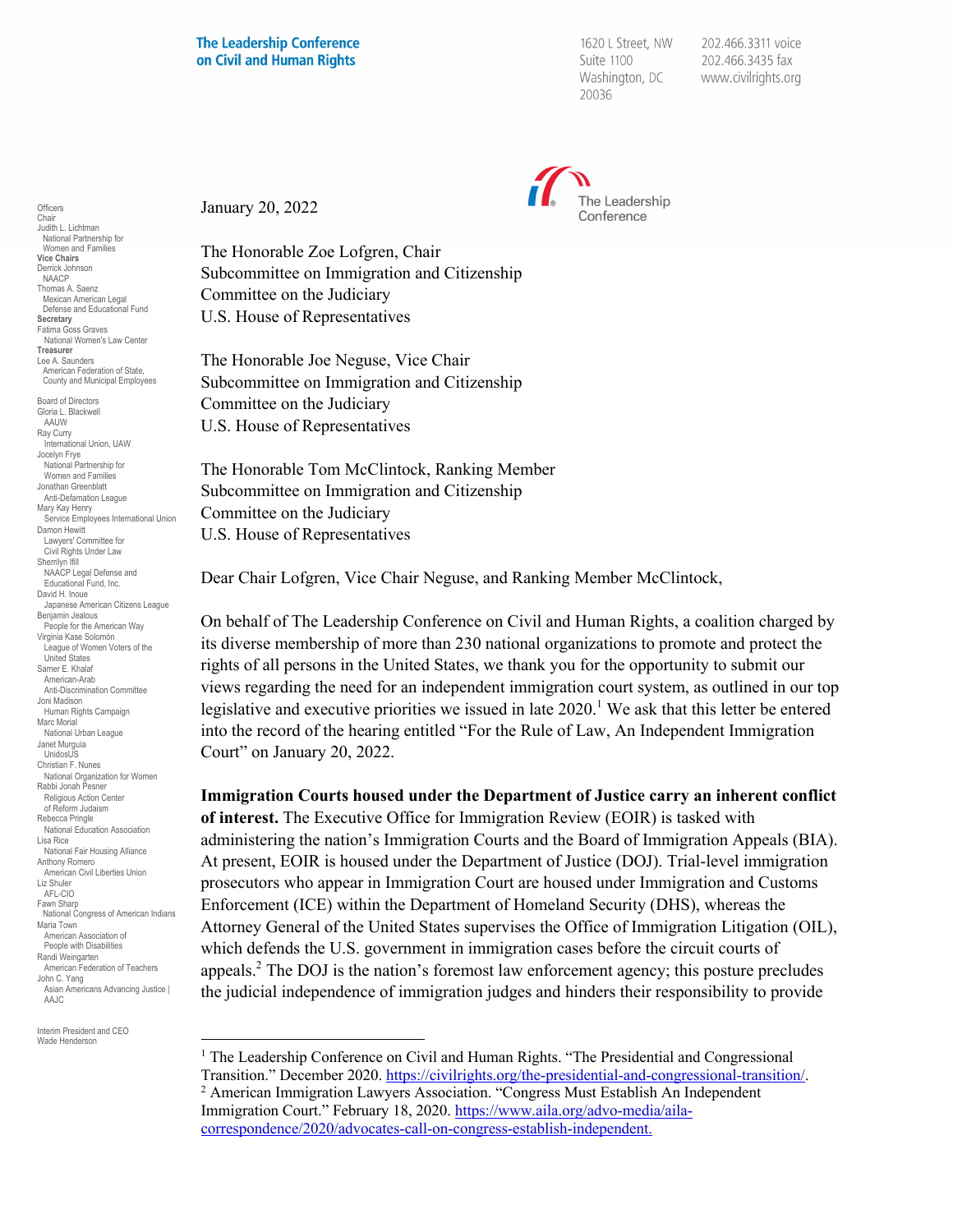January 19, 2022 Page 2 of 3



due process to respondents who appear before EOIR.<sup>3</sup> Furthermore, immigration judges are considered government attorneys, a categorization that belies their judicial duties and leaves them subject to overreaching influence by the Attorney General.4 Immigration judges have no fixed term of office, and can be terminated by the Attorney General, or moved to different courts and locations at the whim of the DOJ's leadership.

**Lack of judicial independence has exacerbated systemic issues, like the Immigration Court case backlog.** Under the last administration, the DOJ imposed arbitrary and unrealistic case completion quotas for immigration judges, tying performance reviews to the number of cases completed.<sup>5</sup> Immigration judges restricted by quotas are unable to thoroughly examine evidence in the record, hear from witnesses and experts, and render well-reasoned decisions that comply with the requirements of due process and the immigration laws. Such harmful measures would not be possible were our Immigration Courts independent of the DOJ. Furthermore, immigration judges are represented by the National Association of Immigration Judges (NAIJ), which has for years advocated for the establishment of Immigration Courts as Article I courts independent of the DOJ, despite weathering multiple attacks on its status as a valid union. <sup>6</sup> The call for independent Immigration Courts has been echoed by the American Bar Association, the American Immigration Lawyers Association, and the Federal Bar Association, among numerous organizations serving immigrants. 7

**The Attorney General's certification authority has been politicized beyond repair.** The Attorney General is authorized to certify immigration decisions to his or herself for decision. This power allows an Attorney General to unilaterally render precedential immigration decisions and to strongly influence the exercise of discretion by immigration judges and the members of the BIA. Under the Trump administration, the former Attorneys General certified more than twelve cases, compared to only four cases certified by the Attorneys General under the two terms of the Obama administration.

**In conclusion, it is time for Congress to establish an independent Immigration Court system.** In its current state, the Immigration Court system is subject to manipulation and politicization at the whims of ever-changing presidential administrations. The Leadership Conference urges Congress to expediently establish an independent, Article I court for the administration of the nation's immigration laws. Immigration judges deserve to enjoy the full breadth of their judicial independence, and the sacred due

<sup>&</sup>lt;sup>3</sup> AFL-CIO. "Statement for the Record, House Judiciary Subcommittee on Immigration and Citizenship." January 29, 2020. https://docs.house.gov/meetings/JU/JU01/20200129/110402/HHRG-116-JU01-20200129-SD025.pdf.

<sup>4</sup> American Immigration Lawyers Association. "AILA Policy Brief: Restoring Integrity and Independence to America's Immigration Courts." January 24, 2020. https://www.aila.org/dueprocess.<br>
<sup>5</sup> American Immigration Lawyers Association. "Congress Must Establish An Independent Immigration Court."

February 18, 2020. https://www.aila.org/advo-media/aila-correspondence/2020/advocates-call-on-congressestablish-independent.

<sup>6</sup> National Association of Immigration Judges. "Letter to the Honorable Zoe Lofgren." December 14, 2020. https://www.naij-usa.org/images/uploads/publications/2020.12.14.00.pdf.<br><sup>7</sup> National Association of Immigration Judges. "Letter to the Honorable Zoe Lofgren." December 14, 2020.

https://www.naij-usa.org/images/uploads/publications/2020.12.14.00.pdf. American Immigration Lawyers Association. "Congress Must Establish An Independent Immigration Court." February 18, 2020. https://www.aila.org/advo-media/aila-correspondence/2020/advocates-call-on-congress-establish-independent.